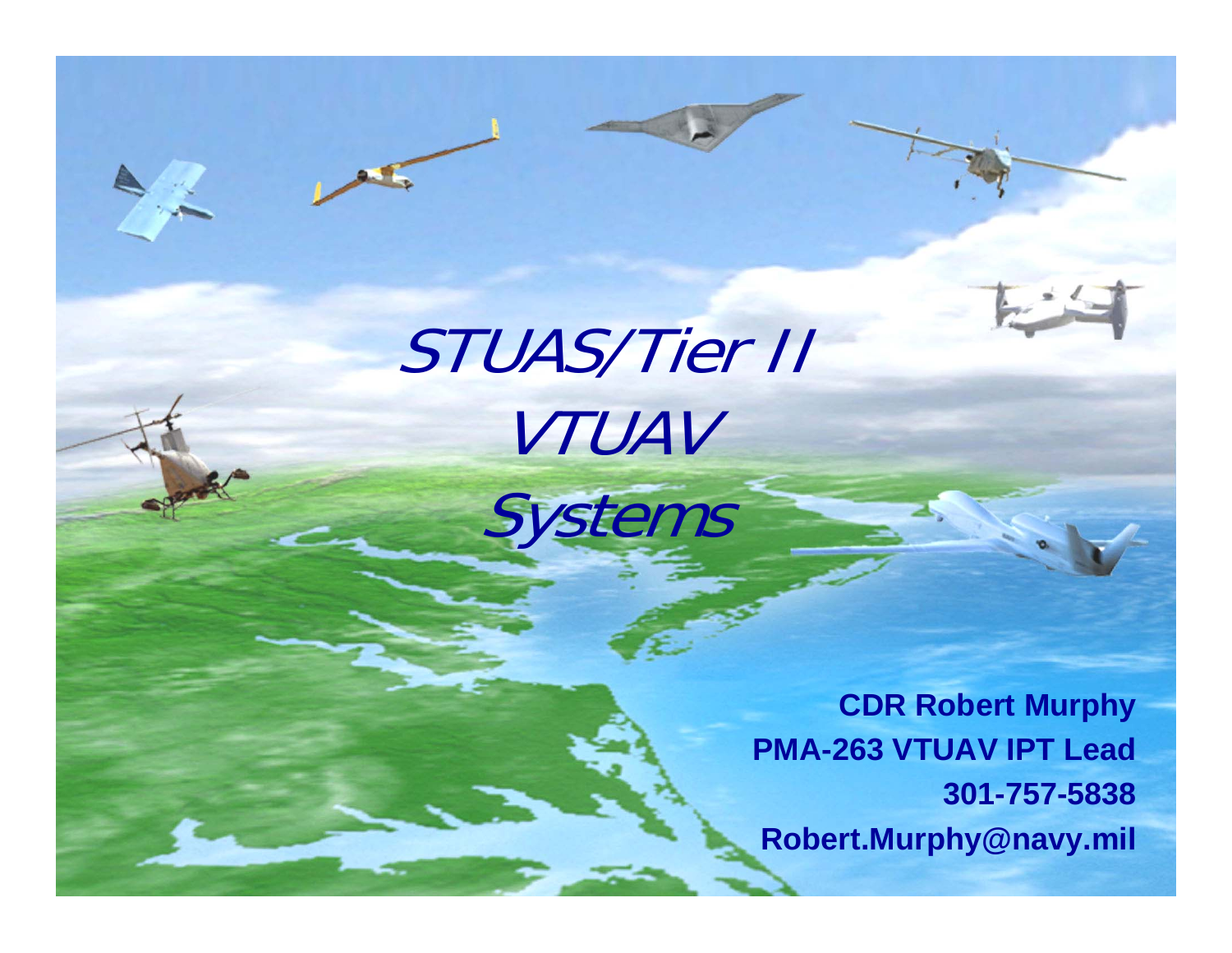## **Agenda**



- **Family of Systems Overview**
- **STUAS/Tier II** 
	- System Description
	- Requirements Overview
	- Acquisition Strategy
- **VTUAV** 
	- System Overview
	- System Description
	- Air Vehicle Performance
	- Payload Spiral Integration
	- Initial Weapon Selection Criteria

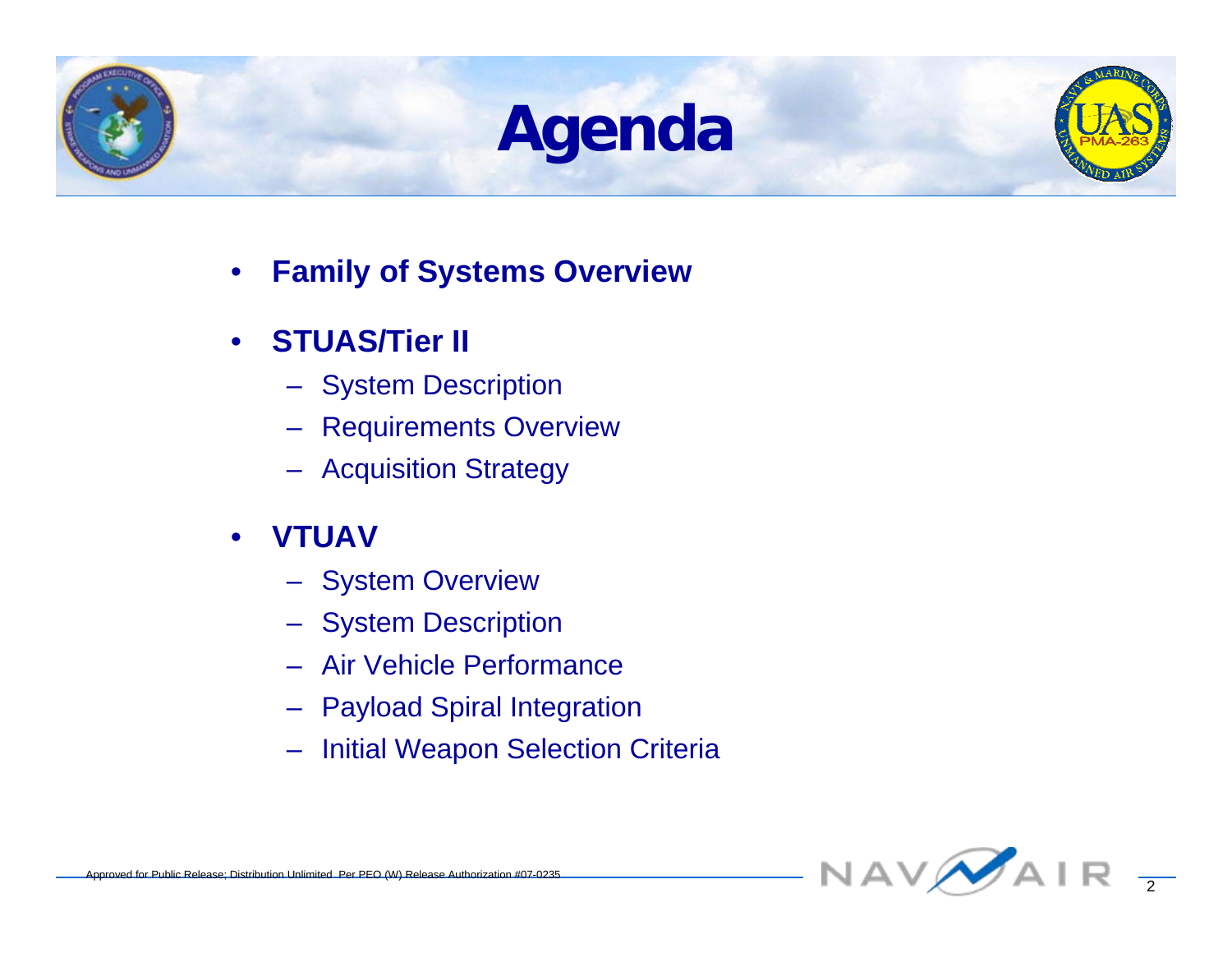

## **Naval UAS Family of Systems**



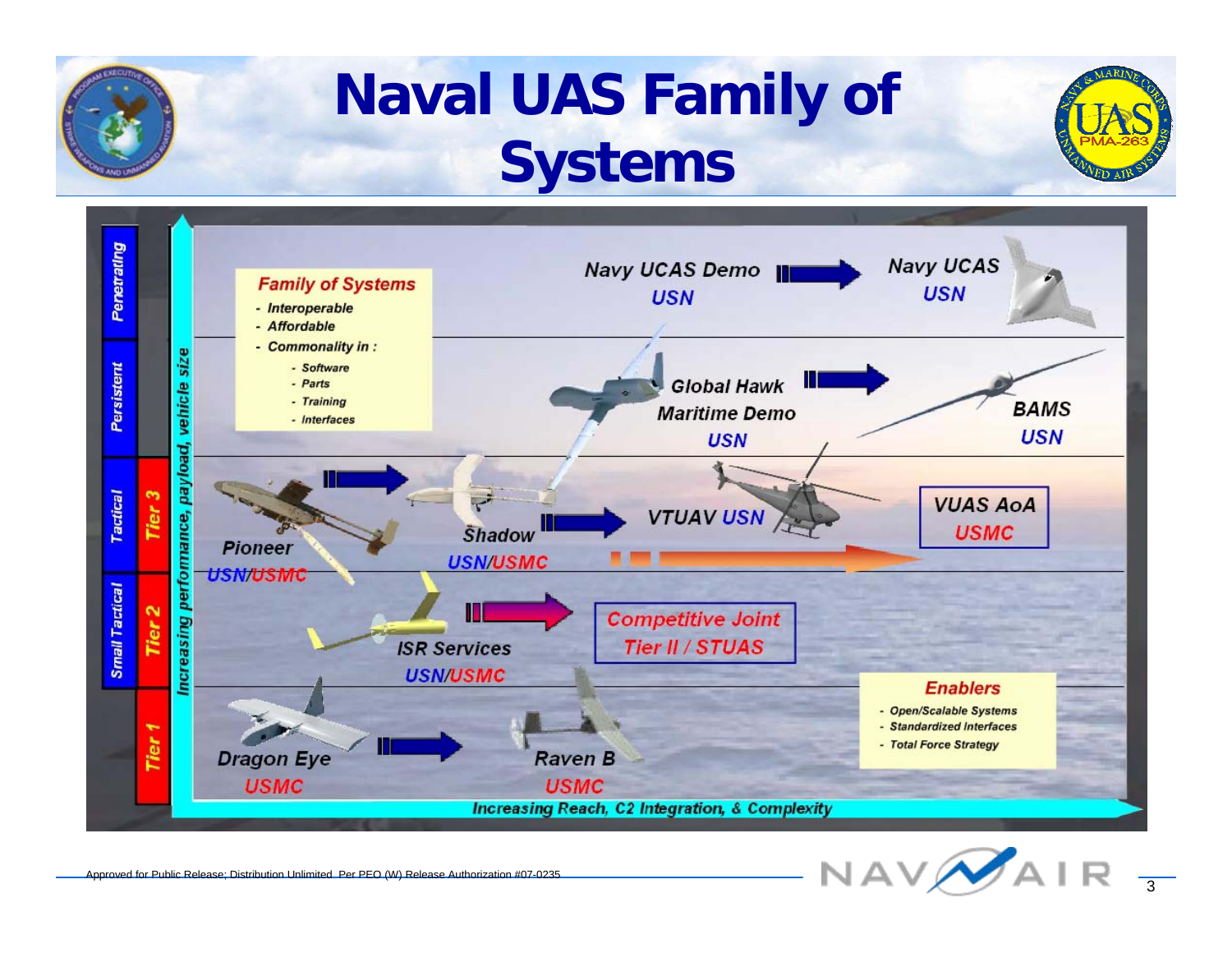

### **System Description**



- **Small, organic, high duration UAS that operates runway independent for ground and maritime ISR missions. (10 hours+)**
- **1 system = 1 ground control station, 3 airframes, 3 payloads and ground support equipment.**
- **Current payload set = EO/IR, comm relay, selected INT payloads.**
- **Ground control station integrated with Navy and USMC C2 systems in later spirals.**
- **Remote terminal included for "disadvantaged user". Interoperable w/ ROVER III/OSRVT and others in later spirals.**

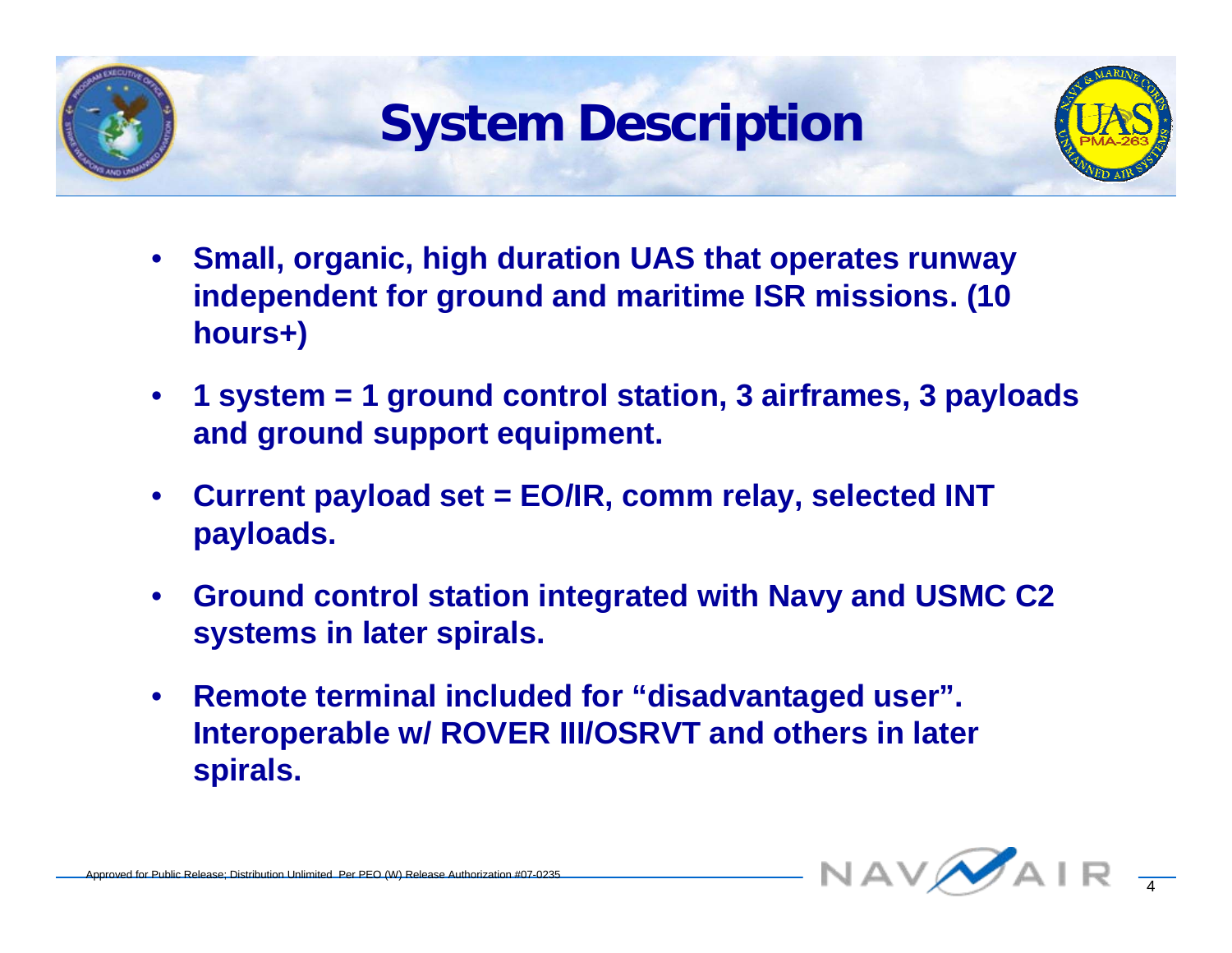

### **Requirements Overview**



- **Proposed IOC FY 10**
- **ICD Approved Jan 2007; includes SOCOM, USAF, USMC, and USN Requirements**
- **AoA underway; estimated completion Aug 2007. USMC will maintain lead, PEO(W) & NAVAIR 4.10 will participate.**
- **CDD will establish capability requirements, including any needed incremental/spiral approach.**
	- Potential need for min development, OTS/NDI acquisition strategy to meet initial IOC requirement.
	- CDD planned completion Nov/Dec 2007.
- **Follow on system capabilities to be defined per spiral/incremental acquisition approach. Definition of follow-on spirals**
	- $-$  Increment  $0$  off-the-shelf.
	- Increment 1 C2 integration, comm relay, heavy fuel engine.
	- Increment 2 payload enhancement.

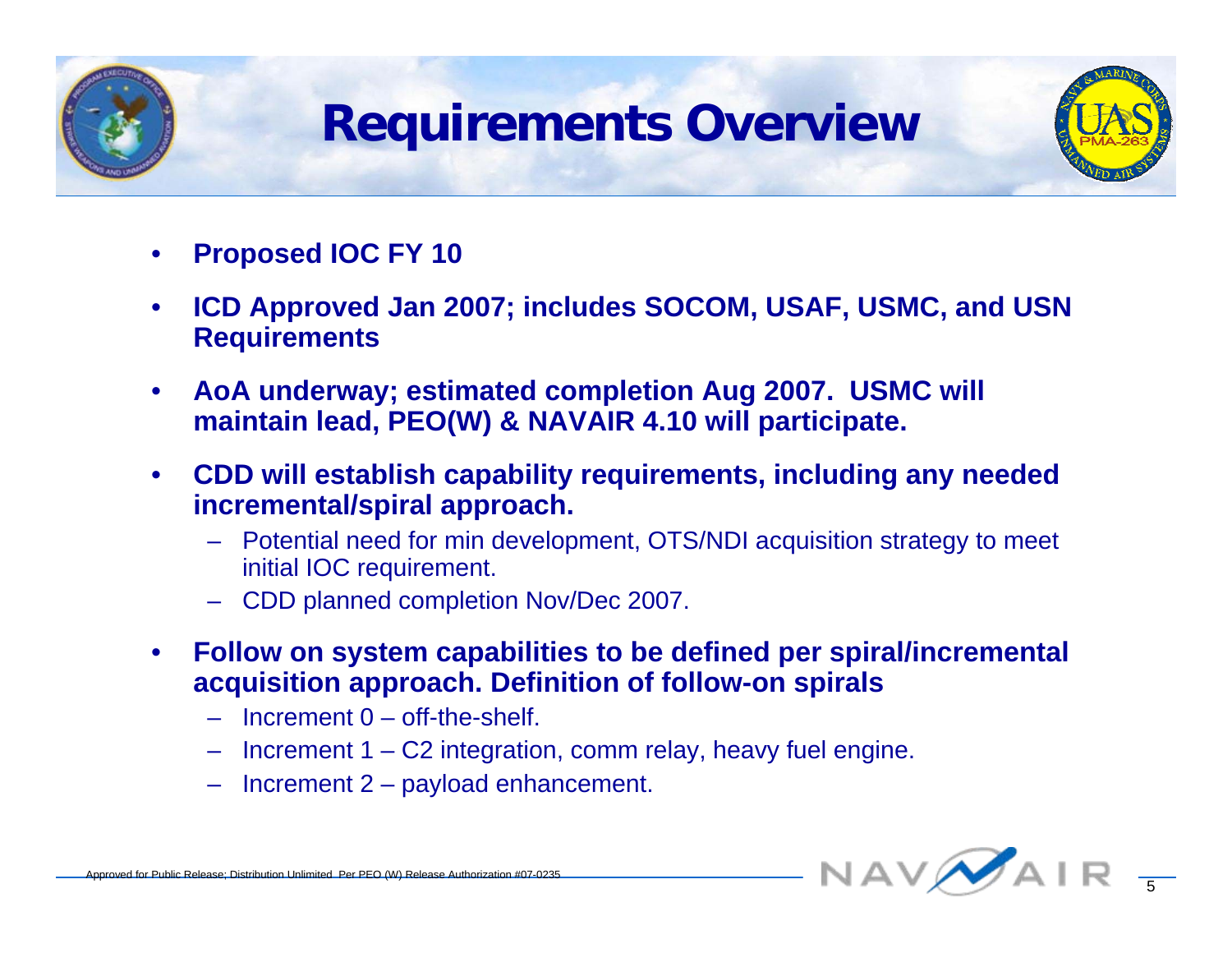

## **Acquisition Approach**



- **Combined single acquisition program for USN and USMC requirement**
- **N86: USN resource sponsor, Command Element: USMC resource sponsor**
- **ACAT III Program** 
	- PEO(W) is the MDA.
- **PMA 263 Program Lead**
	- MarCorSysCom personnel assisting with MAGTF C2 integration.
- **Full and Open competition for Baseline System for minimum development OTS/NDI system. Grow capability at planned increments after initial fielding.**
- **MS B targeted for FY 08**
- **IOC FY 10**
	- Desire to phase out current USMC and USN ISR services contracts.

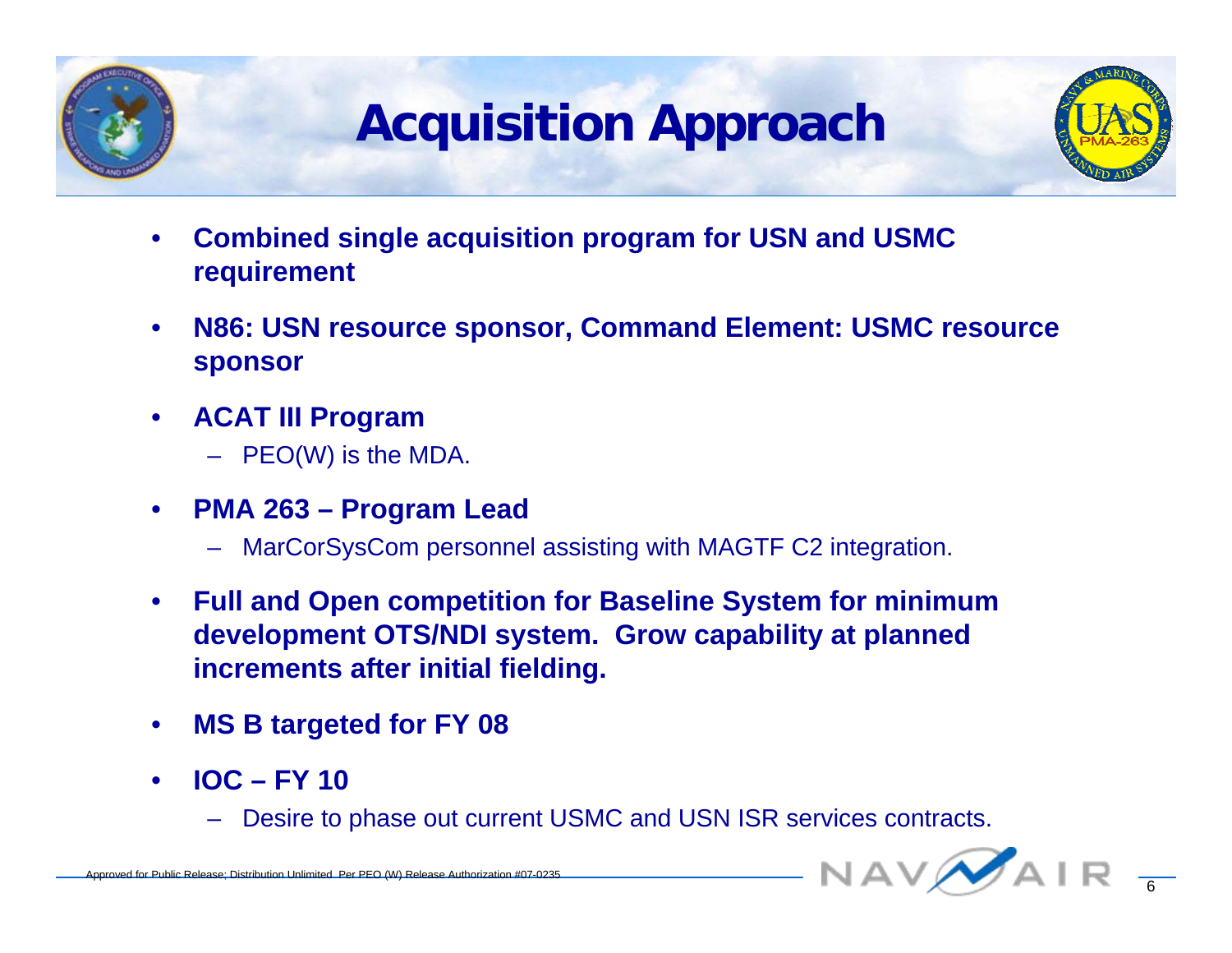

### **VTUAV System Overview**







 $\overline{7}$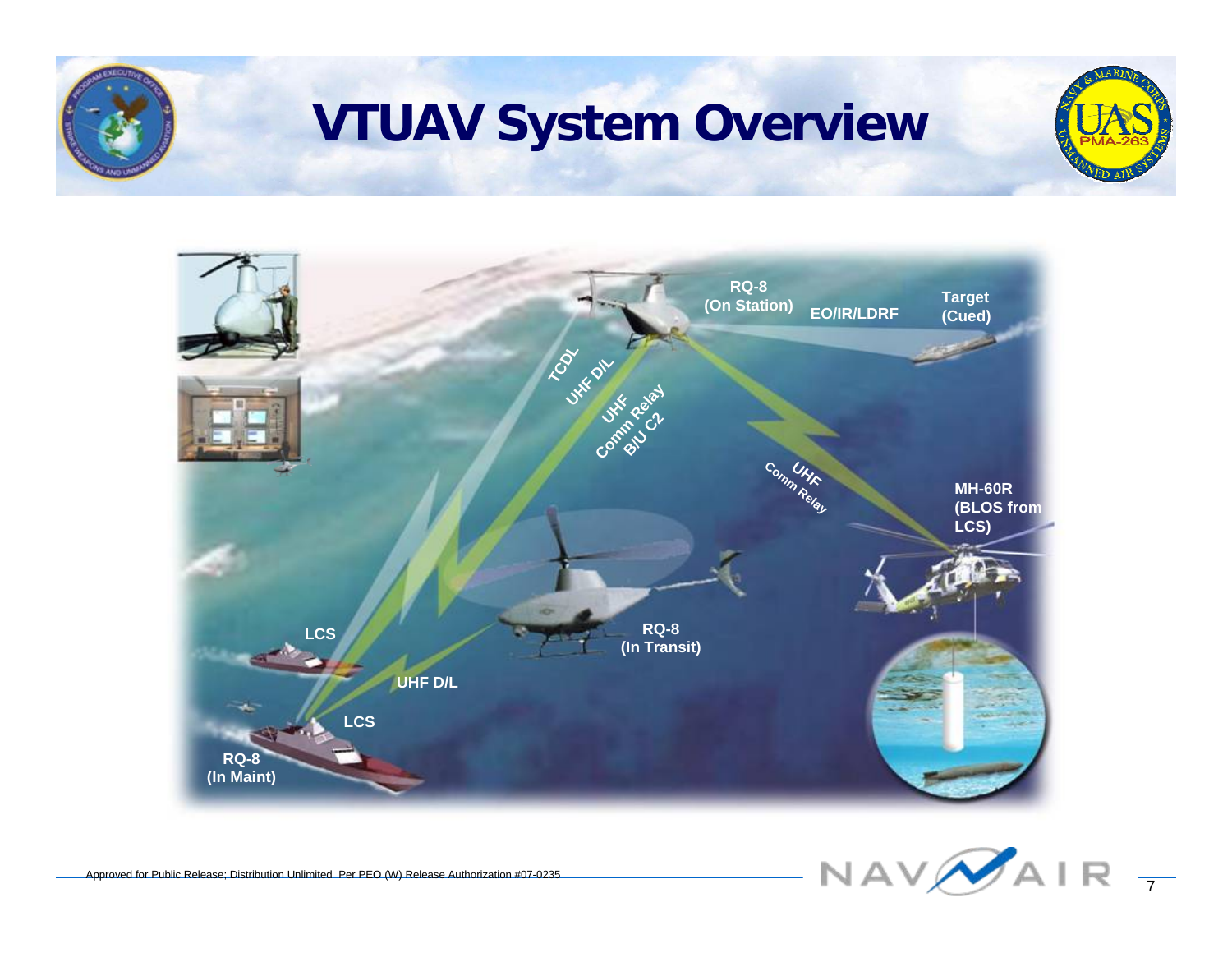

### **VTUAV System Description**



#### **Fully Autonomous Air Vehicle**

- **Fully Digital, Dual Redundant Control System**
- **Based on Schweizer 333 Commercial Helicopter**

Brite Star II EO/IR Laser Designation/ Range Finder Payload

- **Collect imagery**
- **Relative range and LOS to target for precision target coordinates**
- **Laser designate target on command**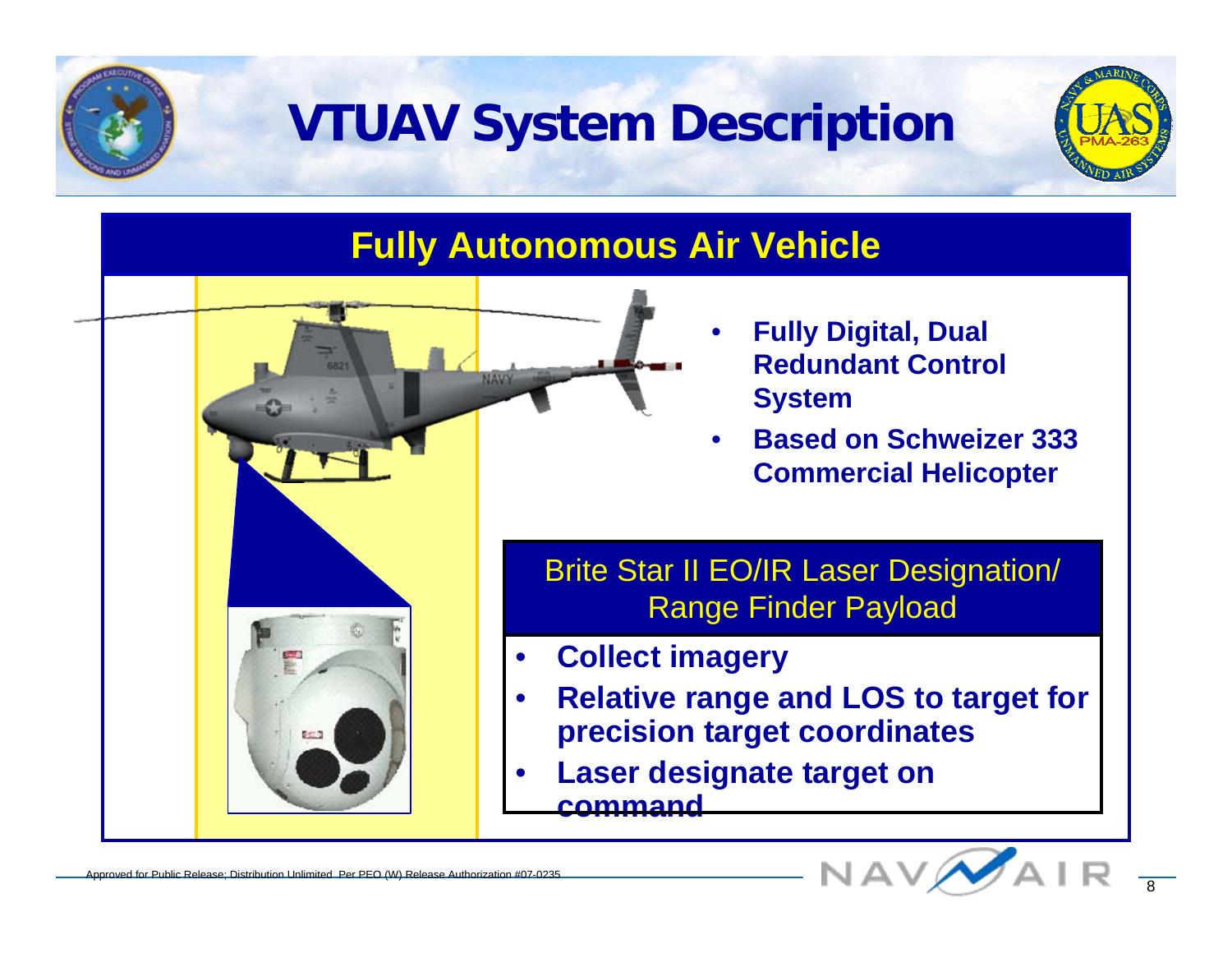

#### **VTUAV System Description Ancillary Equipment**



#### **Fully Encrypted, Digital Data Links**



**Tactical Common Data Link**

**Launch/Recovery**

#### • **Tactical Common Data Link (TCDL)**

- Air Vehicle Command and **Control**
- Imagery and data downlink
- **3 ARC-210 UHF/VHF Radios integrated on Air Vehicle provide control and Communications Relay Capability**

**Interoperable Ground Control Station with Tactical Control System (TCS) software integrated**



#### **Designed for both Land and Sea Based Operations**



**Deck Restraint**

• **GCCS-M, JDISS, AFATDS, CCTV & JSIPS-N**

- **NATO STANAG 4586 Compliant**
- **Multi-Vehicle control**
- **Open Architecture**



Approved for Public Release; Distribution Unlimited Per PEO (W) Release Authorization #07-0235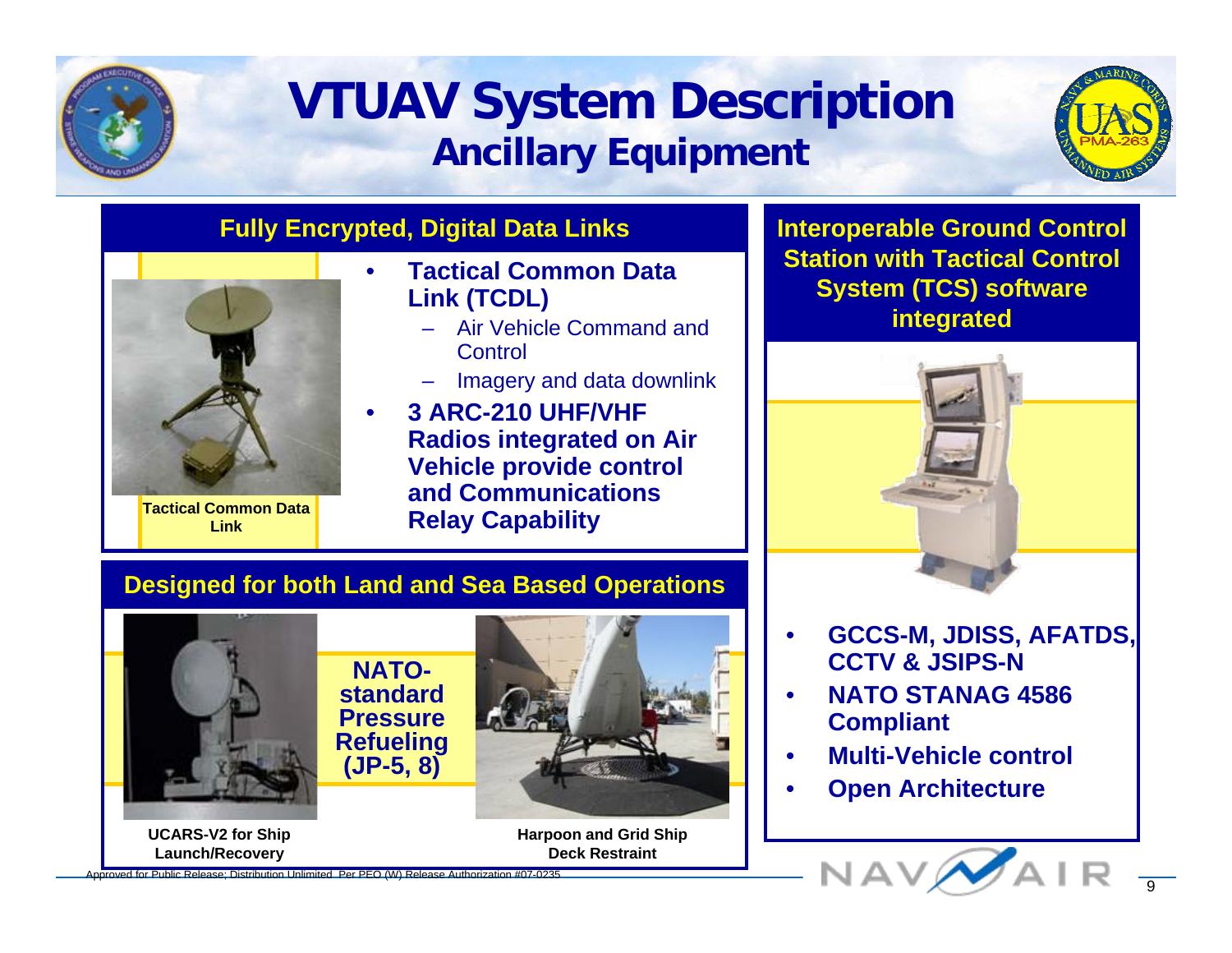

## **MQ-8B Air Vehicle Performance**



- **Service Ceiling 20,000'**
- **Airspeed >80 knots**
	- Currently 107 knots
- **Combat Radius 110nm with 5 hour loiter**

#### • **All Weather Day/Night capable**

- Certified lighting system
- Ambient air temperatures ranging from –29C to +50C
- Operate in precipitation measuring 1.5 inch per hour for one hour
- Capable of detecting and transiting through light icing conditions
- Protected from and resistant to degrading effects of sand, dust and salt laden air

#### • **Electromagnetic Environmental Effects Qualified**

- MIL-STD-464A and Guidelines in MIL-HDBK-273C
- Shipboard and land based environments

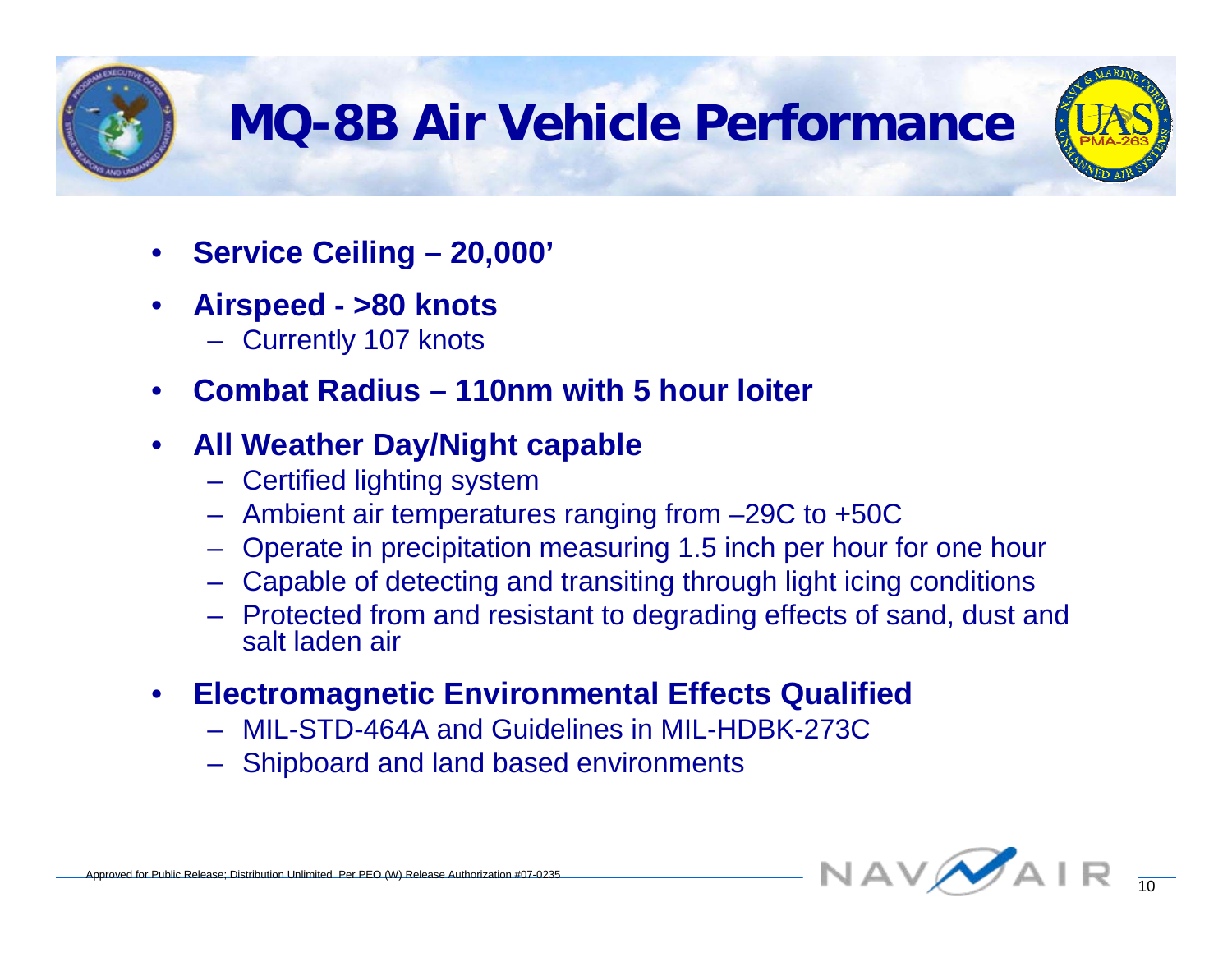

## **VTUAV Payload Spiral Integration**

#### **Current FY-07/08**



**EO/IR/LDRF**

**COBRA**



**Coastal Battlefield Reconnaissance and Analysis Block I, II & III**

**Block I Future**

#### **RADAR**



**Maritime Multi-Mode Radar**

**Weapon s**



**Precision Weapons**



**Ship Based IFF**

#### **JTF WARNET**



**CVLWT AIS**



**Compact Very Light Weight Torpedo**

#### **Specialty Payload s**

11

•**Chem/Bio/Nuclear Detect**•**Homeland Security Data Relay** •**EW/SIGINT**

#### **Modular Payload Architecture Modular Payload Architecture**

• **Swap Payloads between missions (Load & Go)**  • **Swap Payloads between missions (Load & Go)** 

•**System recognizes payload and automatically loads software module** •**System recognizes payload and automatically loads software module**

• **Easily accommodate new payloads via defined interface specifications and open architecture** • **Easily accommodate new payloads via defined interface specifications and open architecture** •**Minor control changes to HW/SW on Air Vehicle and GCS for new payloads** •**Minor control changes to HW/SW on Air Vehicle and GCS for new payloads**

Approved for Public Release; Distribution Unlimited Per PEO (W) Release Authorization #07-0235<br>
1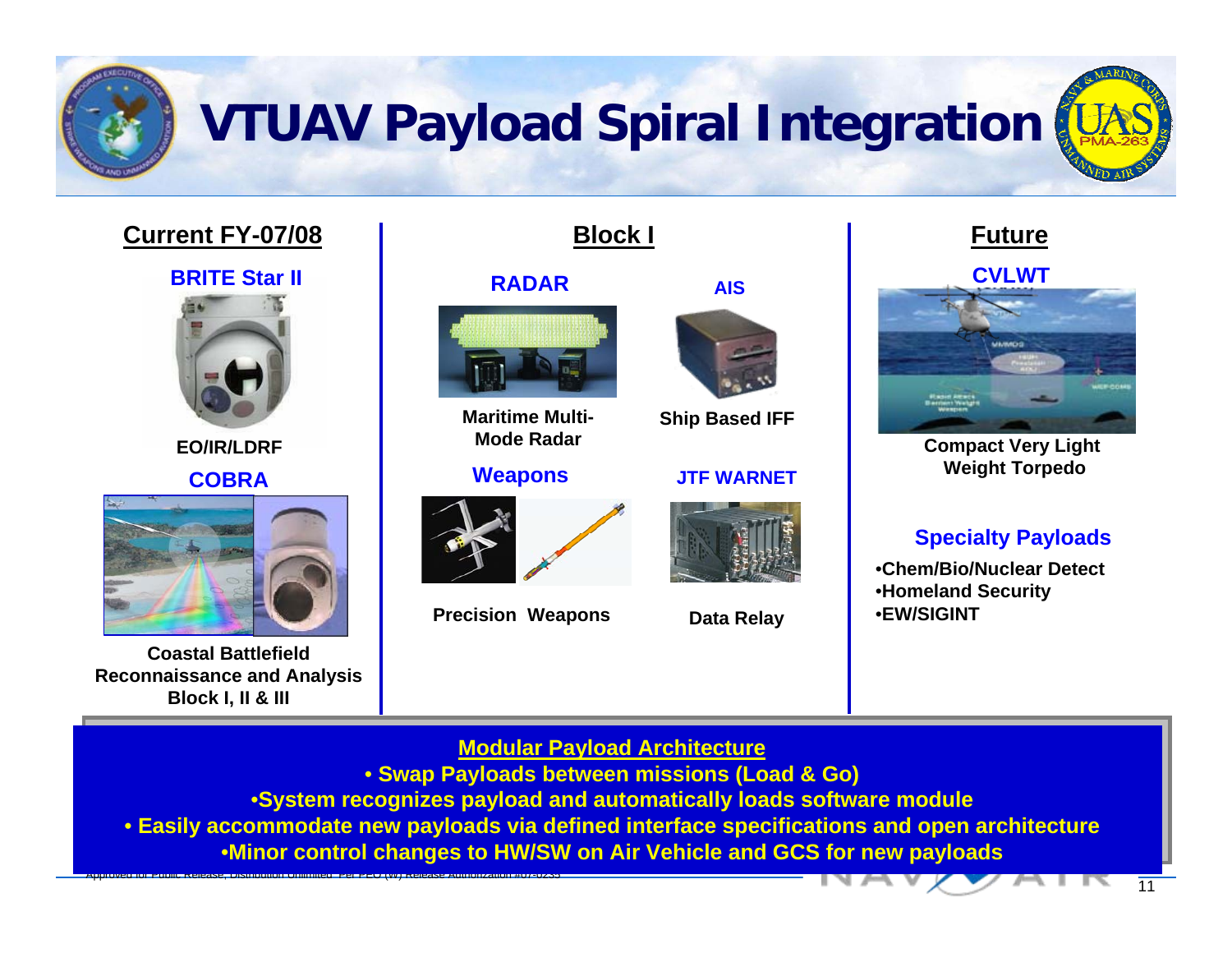

## **Initial Weapons Selection Criteria**



- **Weapon Weight < 250lbs**
	- Weight of weapon is a tradeoff with usable fuel which equates to range/time on station
	- Low cost/sufficiently lethal weapons typically lightweight
- **Precision Guidance or Projectiles**
- **Warhead applicable to Fast Attack Craft threat**
- **In Production or Final Stage Development**
- **Qualitative assessment between the types of weapons to select the "best" candidate for integration.**
	- Integration Complexity (launcher, software control, Operator/Mission Control)
	- Stable Flight Dynamics of Air Vehicle
	- Standoff Range/Off-axis Shot / Fire Scout Survivability
	- Shipboard Considerations (build-up, storage, certification)